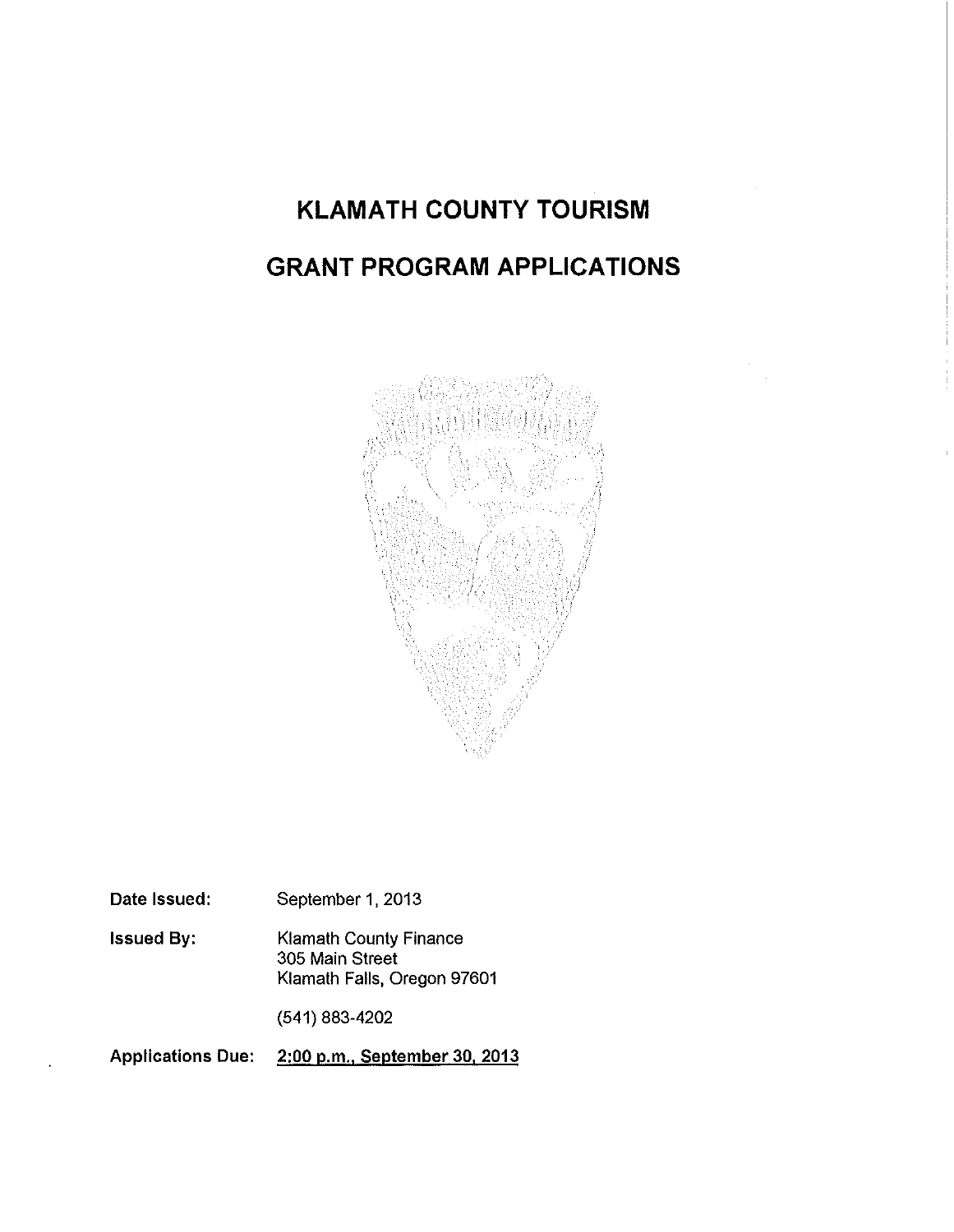#### **TOURISM GRANT APPLICATION**

| Organization Applying: | Town of Bonanza <b>contains the COVID-100 model</b>                                                                         |
|------------------------|-----------------------------------------------------------------------------------------------------------------------------|
| Contact Person:        |                                                                                                                             |
| Phone Number:          | 541-545-6566 ________________________________                                                                               |
| Email Address:         | bonanza97623@gmail.com                                                                                                      |
| Web Site Address:      | www.townofbonanza.com                                                                                                       |
| Title of Project:      | Oregon State & Homemade Chili Cook-Off,<br>Homemade Hobby Festival, Big Springs Show &<br>Shine and Children's Art Festival |

Brief Description of Project: With the help of the Klamath County Tourism Grant in 2013, the Oregon State & Homestyle Chili Cook-Off completed its 8<sup>th</sup> annual event in Bonanza. These Cook-Offs along with the Homemade Hobby Festival, Children's Art Festival and the Big Springs Car Show had a tremendous turn out of participants and out of town visitors. The Chili Cook-Off's allow participants to compete making People's Choice Chili, Red Chili, Chili Verde and Salsa. The winners take home cash prizes and advance to the national competition. The Homemade Hobby Festival brings in vendors from all over Oregon, Nevada and California this past year. The Big Springs Show & Shine has local cars as well as many from out of the area. Finally the Children's Art Festival is a wonderful addition that provides free activities throughout the day for children.

The undersigned, as proposer, declares that he/she has carefully examined the requirements of the Klamath County Tourism Grant Application packet and agrees, if the application is funded, that proposer will enter into an agreement with Klamath County to furnish the services as specified, in accordance with the grant application attached.

 $Signature of Applicant /QALN. V other words are 0.21.21.$ 

Signature of Board Chair

| Date |  |
|------|--|
|      |  |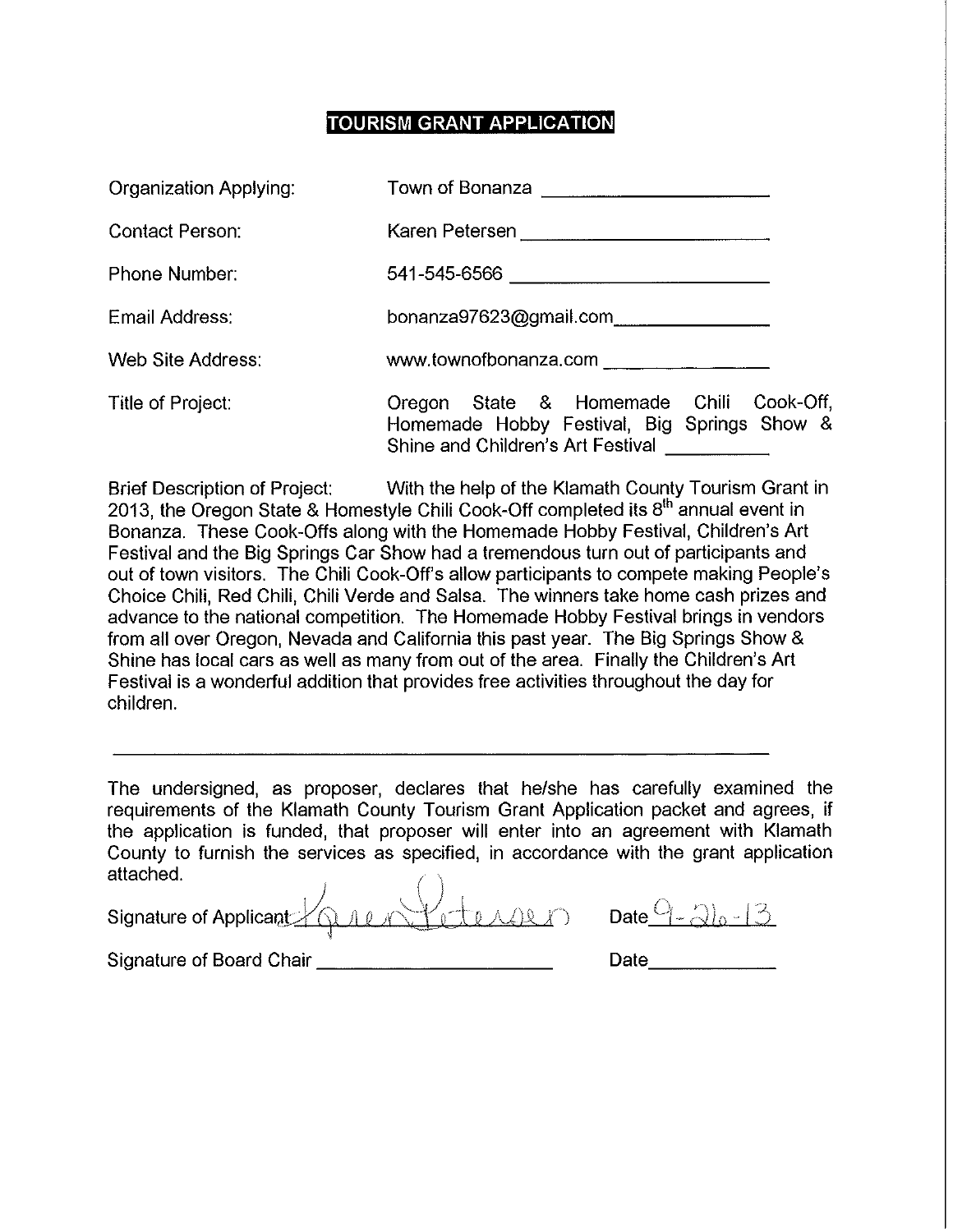#### Klamath County Tourism Grant Application Project Budget

|                                    | Committed                | Pending | <b>Total</b>             | Actual                   | <b>Comments/Explanations</b> |
|------------------------------------|--------------------------|---------|--------------------------|--------------------------|------------------------------|
| <b>INCOME</b>                      |                          |         |                          |                          |                              |
| <b>Tourism Grant Request</b>       |                          | 7000    |                          |                          |                              |
| Cash Revenues -                    |                          |         |                          |                          |                              |
| Source: Vendors                    | 1200                     |         |                          |                          |                              |
| <b>Source: Sponsors</b>            | 600                      |         |                          |                          |                              |
| Source:                            |                          |         |                          |                          |                              |
| <b>Total Cash Revenues</b>         | 1800                     |         |                          |                          |                              |
| <b>Other Funding Sources:</b>      |                          |         |                          |                          |                              |
| Source:                            |                          |         |                          |                          |                              |
| Source:                            |                          |         |                          |                          |                              |
| Source:                            |                          |         |                          |                          |                              |
| <b>Total Other Funding Sources</b> | $\overline{\phantom{0}}$ |         | $\overline{a}$           | $\overline{\phantom{0}}$ |                              |
| <b>Total Revenue</b>               | 1800                     | 7000    |                          | $\overline{a}$           |                              |
|                                    |                          |         |                          |                          |                              |
| <b>EXPENSES</b>                    |                          |         |                          |                          |                              |
| Cash Expenses -                    |                          |         |                          |                          |                              |
| Personnel costs                    |                          |         |                          |                          |                              |
| <b>Marketing costs</b>             | 1200                     | 7000    |                          |                          | <b>Discover Klamath</b>      |
| Rentals                            | 150                      |         |                          |                          | PA System                    |
| Supplies                           | 200                      |         |                          |                          | For Signs & Banners          |
| Other:                             | 250                      |         | L.                       | $\blacksquare$           | Porta Potties                |
| Other:                             |                          |         |                          |                          |                              |
| Other:                             |                          |         |                          |                          |                              |
| Other:                             |                          |         |                          |                          |                              |
| <b>Total Cash Expenses</b>         | 1800                     | 7000    | $\overline{a}$           | $\overline{a}$           |                              |
| In-Kind Expenses                   |                          |         |                          |                          |                              |
| Labor                              | 700                      |         |                          |                          | Volunteers-prior to event    |
| <b>Marketing costs</b>             | 500                      | 5000    |                          |                          | Discover Klamath-in kind     |
| Other:                             | 700                      |         |                          |                          | Entertainment                |
| Other:                             | 1000                     |         |                          |                          | Volunteers-day of event      |
| Other:                             |                          |         |                          |                          |                              |
| Other:                             |                          |         |                          |                          |                              |
| <b>Total In-Kind Expenses</b>      | 2900                     | 5000    |                          | $\tilde{\phantom{a}}$    |                              |
| <b>Total Expenses</b>              | 4700                     | 12000   | $\overline{\phantom{0}}$ |                          |                              |
| Net Income <expense></expense>     | $2900$                   | $5000$  |                          |                          |                              |

#### **NOTES**

Be as specific as possible; provide explanation to help clarify budget items Use the "Actual" column when preparing your final report; submit this form with the final report Use additional space or lines If necessary to provide complete information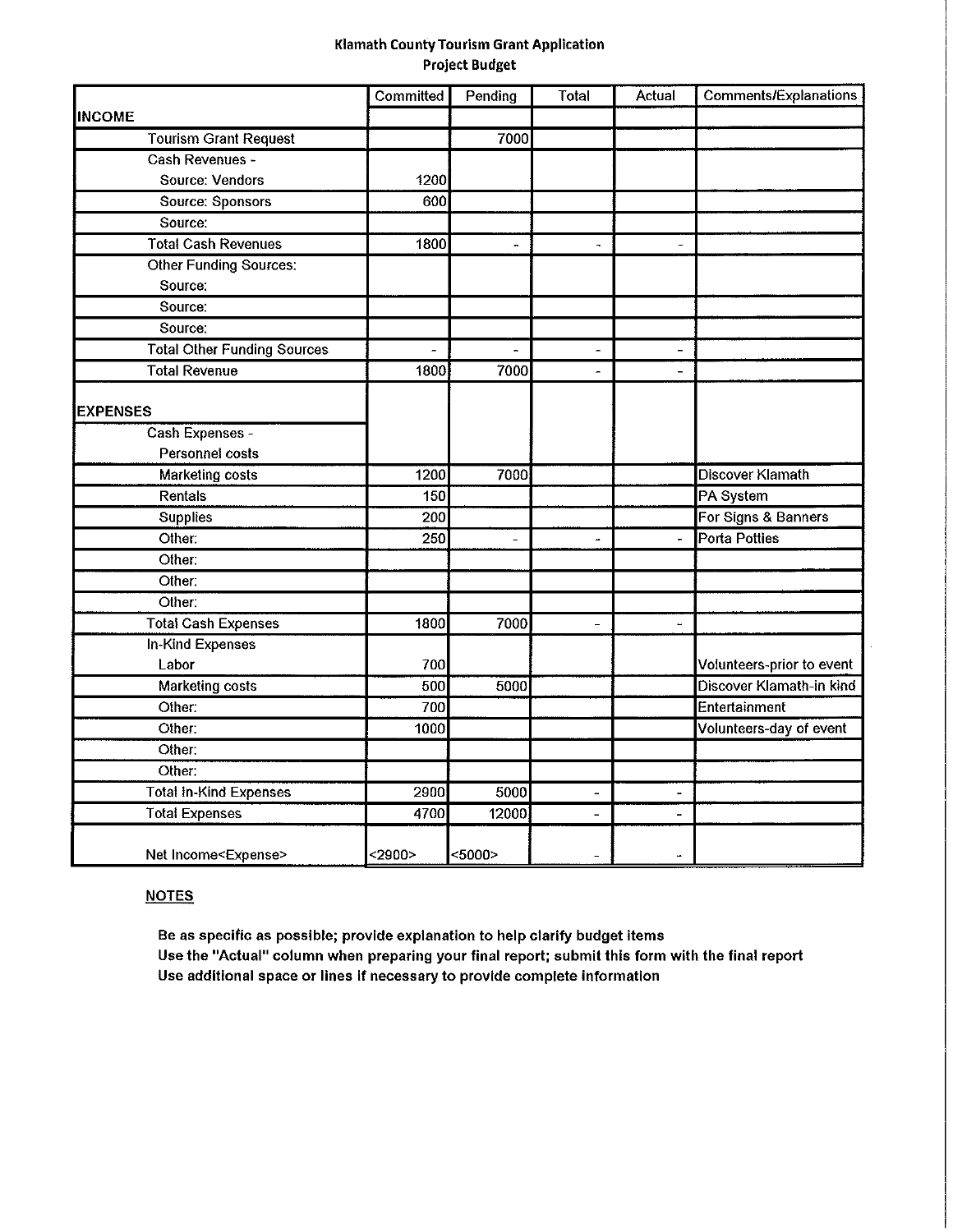#### Payment Information

Each applicant will submit a completed IRS form W-9 with the contract agreement. The W-9 will contain all the information for whom Klamath County will remit payments to.

#### Tourism Grant Budget Forms

Each applicant will submit proposed budget forms for their event and a detailed marketing plan. The budgets should encompass all aspects of the event and include the value of any non-cash (in-kind) or barter contributions.

#### PROJECT DESCRIPTION

Project Plan:

#### 1. What is the main focus of this proposal?

To promote a nationally recognized competition and increase the number of out of town registrants which will be an economic benefit to the local community. This event showcases the Bonanza area, an outlying community of the Klamath Basin. The event is in its 9<sup>th</sup> year and has a goal of maintaining our regular attendees along with reaching out to a wider area with more advertising. Each year we have added something new to keep things interesting and attract new attendees.

We will look into promoting a commercial with Discover Klamath in a large area, reaching from the Portland and Northern Oregon area, South to Sacramento, California, to the West Coast both Oregon and Northern California and Eastern area, John Day, Lakeview and Alturas areas. Grant funds would also be used to pay for advertising the event on the web with a banner add through Discover Klamath. These adds would be placed on travel websites that are already working with Discover Klamath.

#### 2. What are the project activities?

Our activities for the weekend highlight the Oregon State and Homestyle Chili Cook-Offs. Winners of these events advance to the national competition with the International Chili Society. Other activities for the weekend include the Homemade Hobby Festival with over 75 vendors in 2013, Big Springs Show & Shine with over 60 cars in attendance, Children's Art Festival that provided FREE activities for children. Event organizers had entertainment on stage for everyone's enjoyment.

#### 3. When will the project occur? How long will it last?

Our event is scheduled for a Saturday August 23, 2014, with the Chili Cook-Offs being from 8:00 a.m. to 6:00 p.m., and the Homemade Hobby Festival, Children's Art Festival and Big Springs Show & Shine from 10:00 a.m. to 4:00 p.m. This is a one-day event and with the schedule as outline above most participants will arrive the Thursday or Friday prior to the event and stay through Sunday.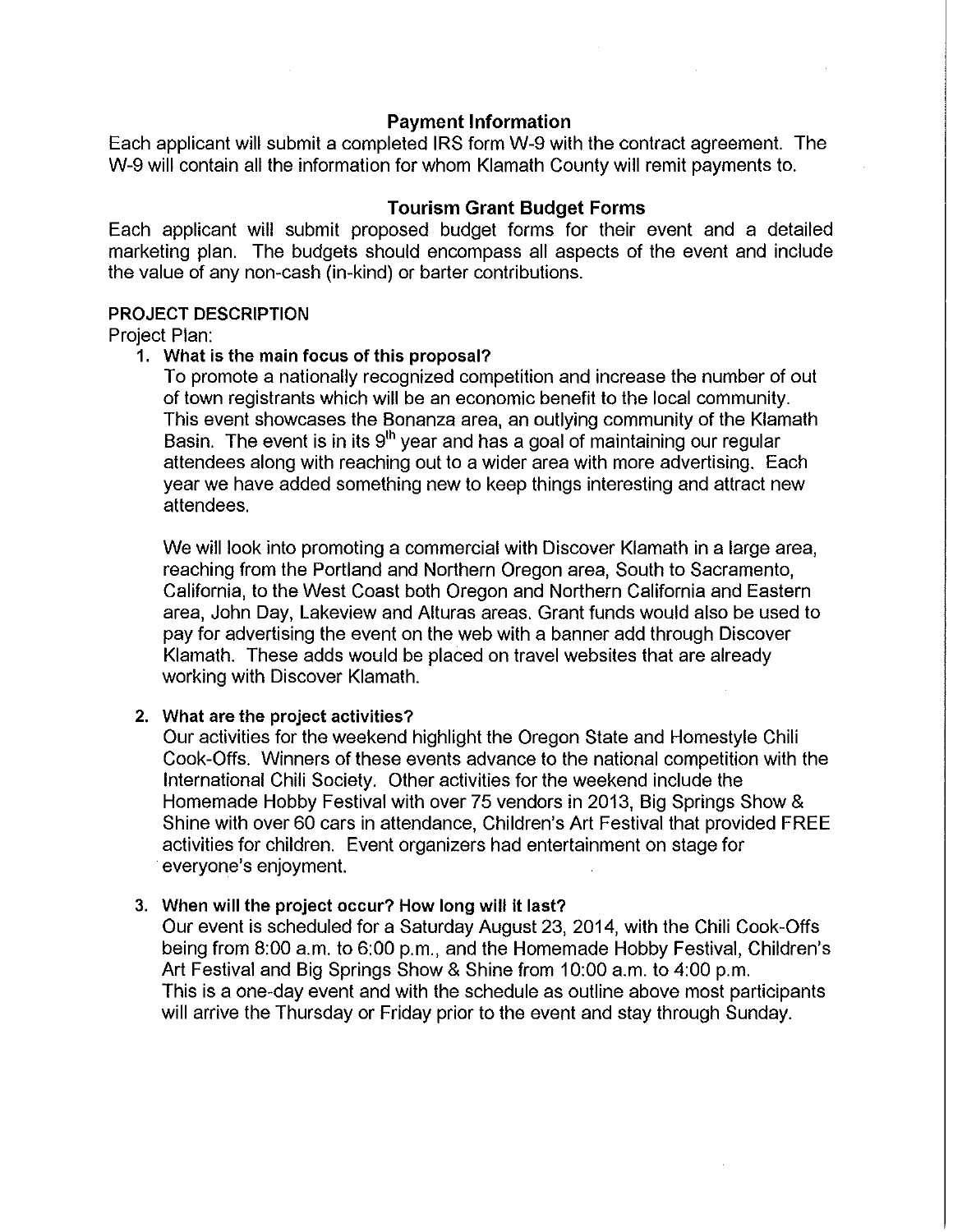#### 4. Who is the target market for attending the project?

Our main target market is people interested in chili cook-offs or on a broader scope, cooking events. We will, of course, target the International Chili Society members and other followers of the Chili Cook-Off circuit. Additionally, we will target the people within a five hour driving distance of Bonanza who may be interested in attending the event. We have a mailing list of about 250 people who have attended in the past and we intend on letting them know as soon as possible of our dates for the 2014 event.

#### Project Goals:

5. How many out of county visitors do you expect to attract to the project? How will you count the number of out of county visitors versus the number of locals? With the 2013 event just finished we estimate we had 3350 people attend our event over both days. This estimate is based partly on how many tasting kits were sold over the weekend. That amount this year was 3400 kits sold.

This past year we maintained a guest book with people signing in from other states such as Arizona, California, Washington, Nevada, Idaho, Montana, Hawaii and even Philippines. Visitors signed in from other towns in Oregon such as Rogue River, Portland, Eugene, Lakeview, Salem, Eagle Point, Canyonville, Prineville, Glide and Harper. We are working on a raffle together that will take demographic information from people when they sign up to give us even more of an idea where people are coming from. Each year we try to gather more information.

#### 6. How are you planning on extending the out of county visitor's length of stay? How will you encourage early arrival and late departure? How will you count the number of extra days?

ICS members have two chances in one location to qualify and advance to the nationals. For early arrivals we allow them to set up on Friday night and we offer tours of local attractions as well as a barbeque that evening. Bonanza has an RV Park and we make arrangements with hotels in the Klamath area for event rates to encourage people to stay in the area. The event lasts through late Saturday afternoon with an end of the event barbeque on Sunday. In doing these things we hope to make it more convenient to arrive early and stay through the weekend.

#### QUALIFICATIONS OF APPLICANT

#### 7. Describe your organization.

The Bonanza Volunteer Fire Department is made up of volunteers throughout the community. They sponsor the Chili Cook-Offs, and run the concessions both days, in order to raise funds for school scholarships, emergency assistance and other community events. The Town of Bonanza sponsors the Homemade Hobby Festival, Big Springs Show & Shine and Children's Art Festival to provide a free community event that also helps boost our local economy.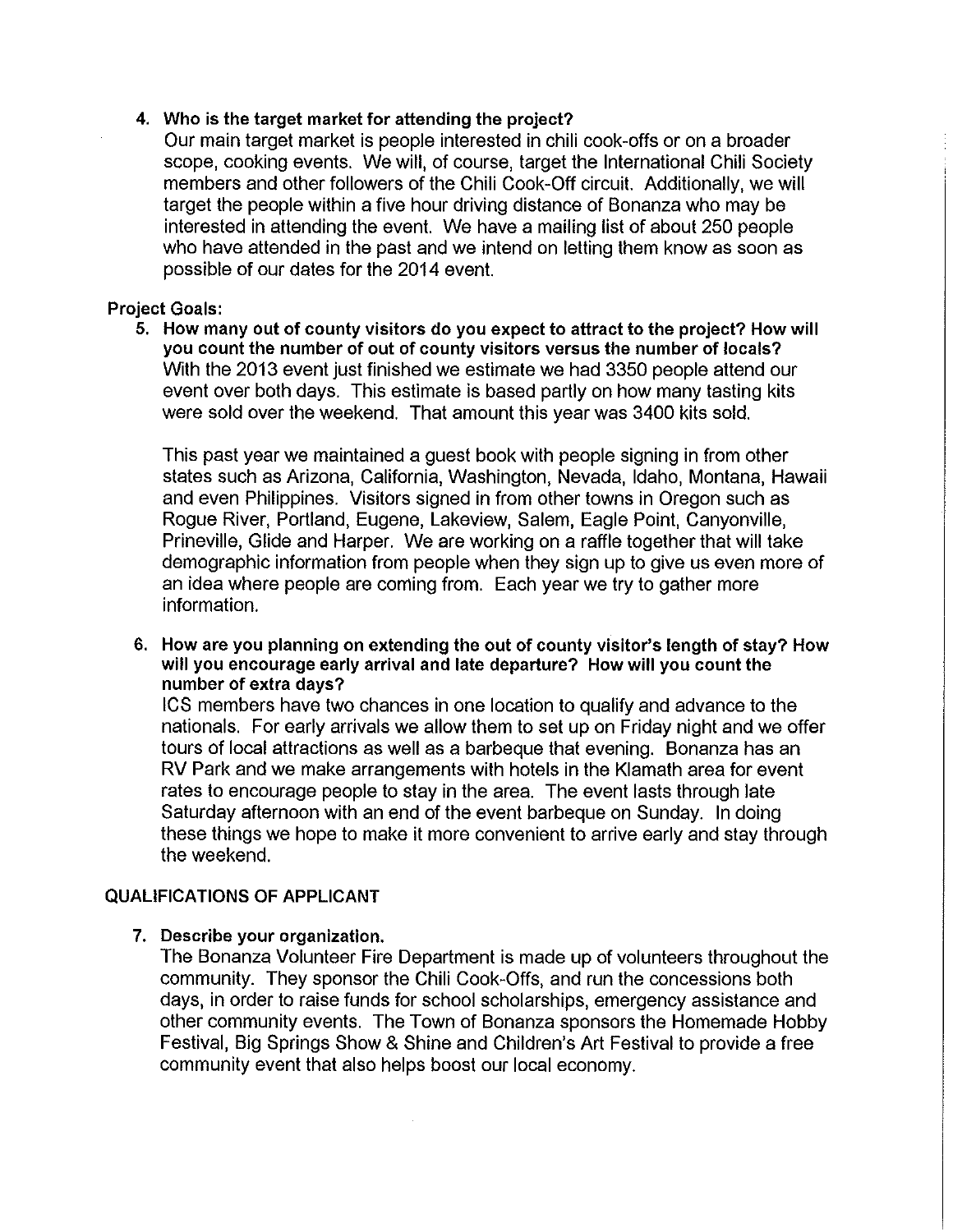8. Describe your experience in operating past or similar projects. Have these projects been successful in bringing tourists to Klamath County? How are you uniquely qualified to carry out this project? This will be the 10<sup>th</sup> annual Oregon State Chili Cook-Off, the 2<sup>nd</sup> annual Homestyle Chili Cook-Off, the 8<sup>th</sup> annual Homemade Hobby Festival, 4<sup>th</sup> annual Big Springs Show & Shine and 3'<sup>d</sup> annual Children's Art Festival. I have been organizing this weekend of events for the past 4 years. We have developed leaders in each area that I can rely on to pull their portion of the event. I feel this weekend has been a great success in bringing tourists to Klamath County and the beautiful area that exists within Klamath County, BONANZA. I can attest we have people from many states that attend the event yearly. Having been responsible for advertising this weekend the past 4 years with great success, I am confident we can successfully carry out this project.

#### **MARKETING PLANS**

9. Describe specifically how you will market the project to out of county visitors. The past three years we have partnered with Discover Klamath Visitor and Convention Bureau to help us market our event in various ways. We plan to continue this partnership. With Discover Klamath's help we have been able to produce a :30 TV spot that aired in Central Oregon, the Rogue Valley and Northern California airways. We intend to repeat this again next year as we have had positive feedback from out of town visitors on the commercial.

We will do calendaring/PSA's ourselves and also with Discover Klamath, using both of our contacts at Chamber Sites, radio stations, event sites, cooking magazines, chili Cook-off events, national chili cook-off newspaper and both local and national newspapers.

Social Media outlets Will include advertising on Facebook, Twitter, Craigslist and YouTube.

Web advertising with Discover Klamath, Travel Oregon, Southern Oregon Visitors Association, International Chili Society and any others we can partner with.

We will place fliers in the local area and circulate them in our quarterly newsletter with the Town of Bonanza. We also send out fliers to local cities and participate in other local events to spread the word of our event. We have fliers placed in the Herald and News the Tuesday prior to the event to remind people what is happening the upcoming weekend. Along with this we keep in close contact with the Herald and News to give them as much information and keep a "bug in their ear'' so we can receive as much publicity as possible.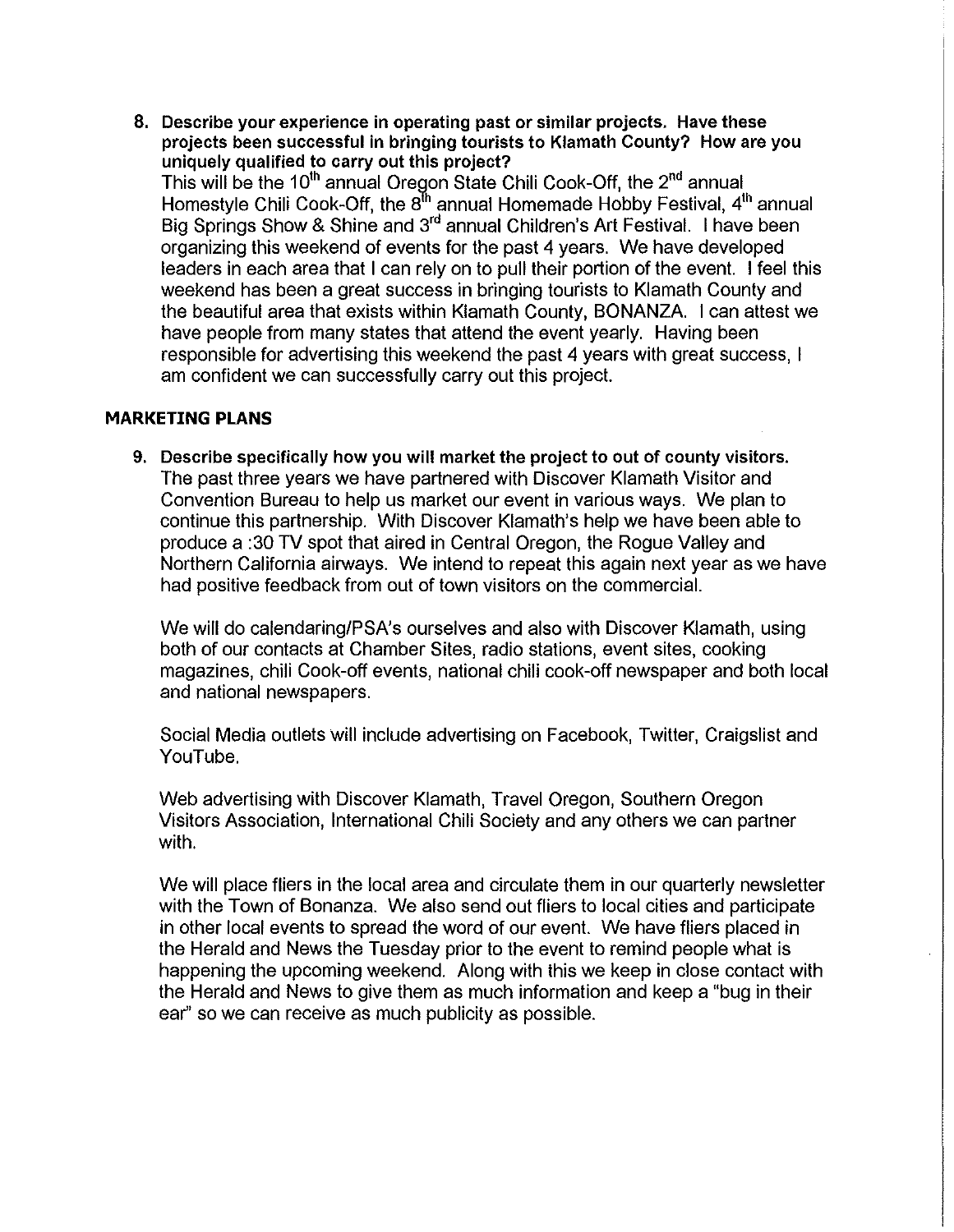- 10. How will you measure your success or attendance in drawing out of county visitors to the project? Examples: Survey, Raffle, Ticket Sales. (Be specific) We will measure our success of the event on several different levels. One way we track attendance is by the sales of the tasting kits at the chili cook-off. This past year we sold about 3400 tasting kits over the weekend. With the Hobby Festival we measure by the number of vendors and this past year we had 75 plus vendors. For the Show & Shine, it is measured by participation with 60 entries this past year, several from out of the area. In the Children's Art Festival we kept tally on participants with over 400 children enrolled in the FREE activities over the two-day event. In addition to each part of our event having a barometer for attendance we also have a guest book and raffle that helps us gage attendance.
- 11. If your project is already underway explain how this award will increase your likelihood of success.

Over the years our event has grown and we have found it necessary to start planning for the next years' event as soon and the last one has ended. With the help from the Tourism Grant we can start right away with our advertising strategy to get as much coverage as possible.

12. Describe any in-kind, barter, volunteer labor or discounted services you expect to receive in support of this project. Letters of support may be attached. Letters should specifically address your proposal and why the writer believes the project will benefit the community.

The Chili Cook-Off has five volunteer organizers and approximately twenty-five event helpers that help from beginning to end. Setting up, cooking, selling raffle tickets and in general helping in any way necessary to make sure things run smoothly.

The Children's Art Festival is sponsored by the Bonanza Community Association, Bonanza Big Springs Park and St. Barnabas Episcopal Church provided FREE arts and crafts, games and entertainment to children. This past year the group was able to offer free dance lessons, face painting, 2 bounce houses 7 art booths and a sidewalk chalk art competition to children. The Bonanza Community Association was made up of about ten volunteers for the weekend.

The Homemade Hobby Festival has four volunteer organizers and about eight event helpers. These people design the layout of the vendor area and help them set up on arrival and tend to the vendors needs throughout the event.

We do not charge a vendor space fee for non-profit organizations to participate and encourage them to offer a service for a fee or selling homemade products in order to raise funds for their organization. This is our way of showing our appreciation to them for making a difference in our community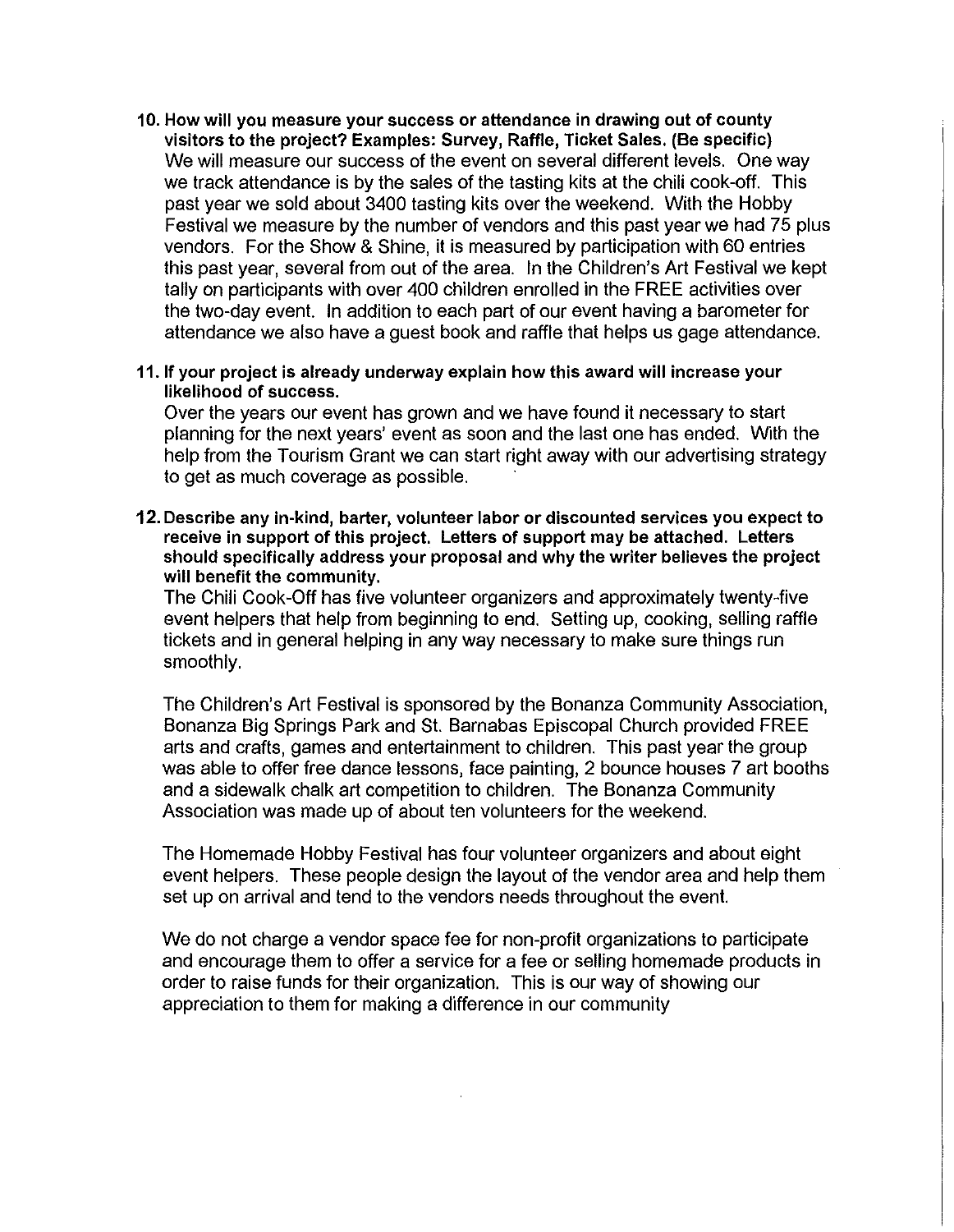Volunteers, non-profit organizations and hobby groups provide all of our entertainment for the two-day event.

Our local businesses encourage us to continue the event as it helps bring commerce into our community and showcases the best of Bonanza.

 $\hat{\mathcal{L}}$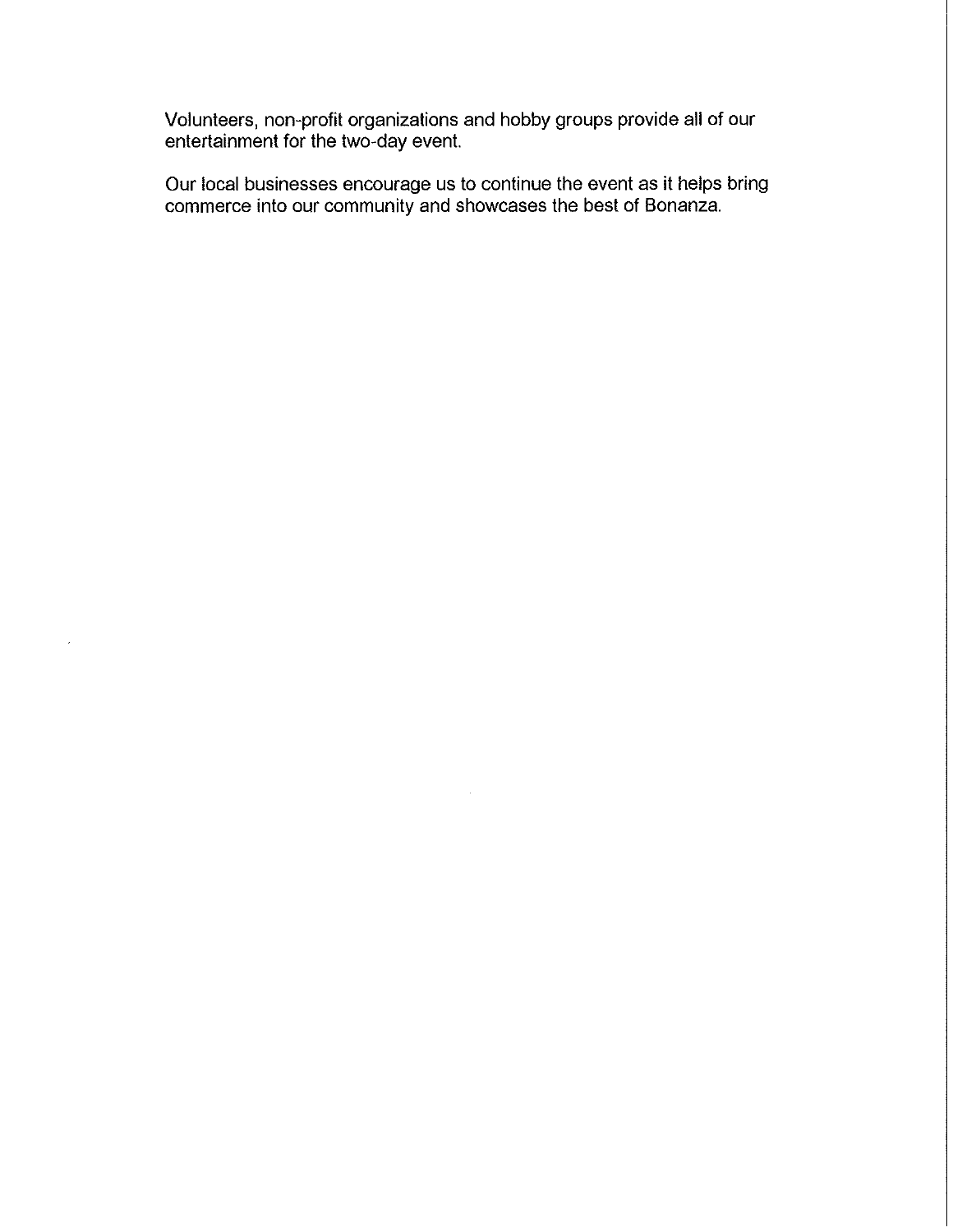*Bonanza R V Park 31531 Hwy. 70 Bonanza, OR 97623 541-545-1008* 

September 25, 2013

Klamath Co. Commissioners

Dear Commissioners:

The Bonanza RV Park supports the Town of Bonanza's grant submittal for a tourism grant for the 2014 chili-cook-off, Hobby Festival and Children's Art Festival.

The Bonanza RV Park, along with other local and surrounding area businesses, benefits greatly from the yearly event and can attest to a variety of tourists and visitors we continue to have during the festival. We continue to have people from the West Coast as well as other states during the event, including California, Washington, Idaho, Nevada and so on.

Because this is a great event for the community and benefit to all involved, we hope that you will give the Town of Bonanza serious consideration for this proposal while we continue to thank you for your support.

Since/ely,

Don Nelson

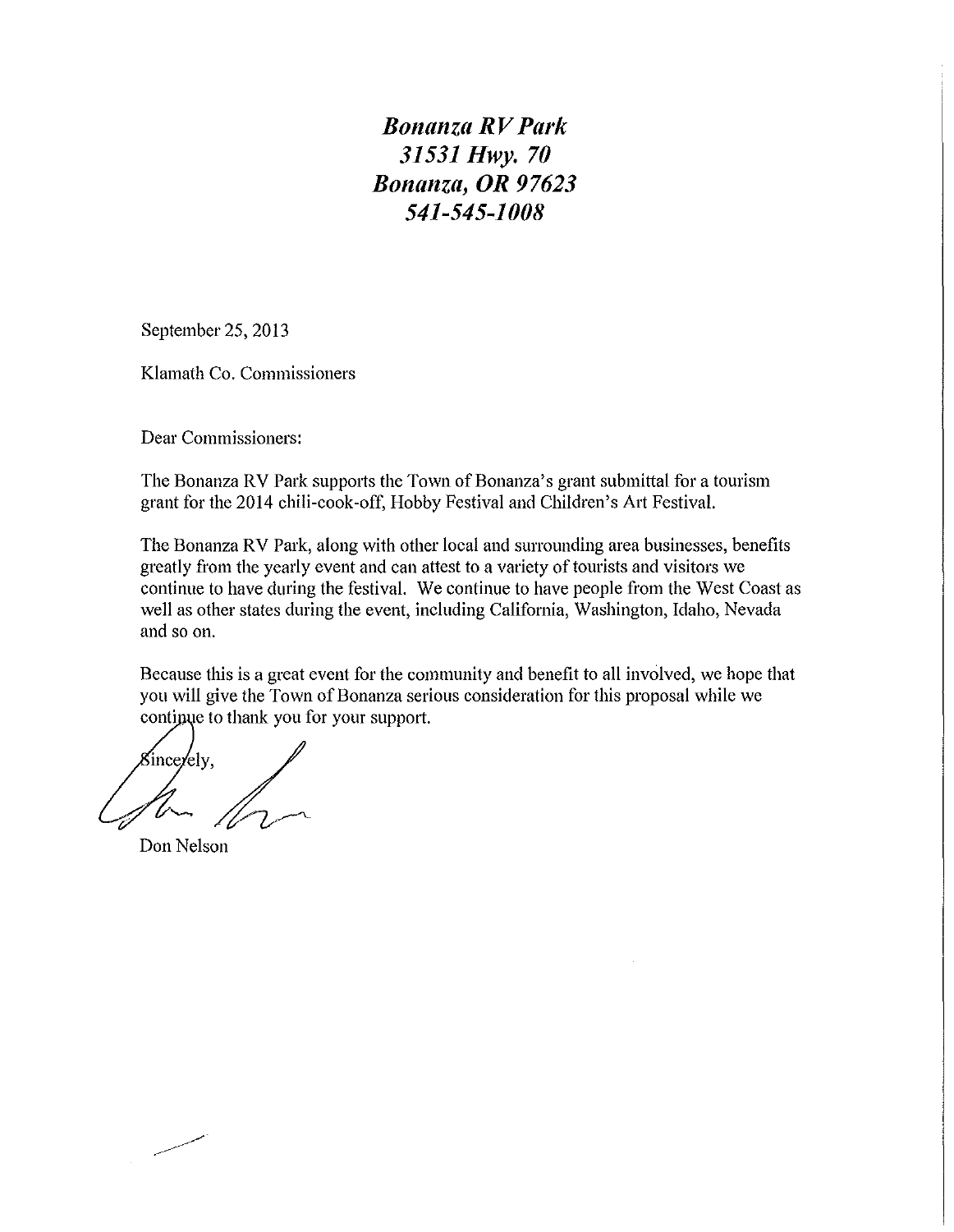September 19, 2013

To Whom It May Concern:

My husband, Rod and I, are with the Rogues Kustom Car Club and host the Big Springs Show and Shine Car Show for the Bonanza Volunteer Fire Department.

Our first show a few years ago, brought in 36 cars including one from the state of Idaho. The year after, we had 20 repeated entries in addition to 26 new entries including cars from the Medford, Oregon area. This past show in August 2013, brought in 63 cars and is on track to continue expanding even more again next year.

We like our little spot in the sun and take pride in being a part of the event in Bonanza. As a business owner and part of the community, we enjoy seeing the new faces who come to enjoy Bonanza and its events.

 $\binom{1}{k}$ Thank You,<br>Carenyn Craig<br>Old Glory Custom Detailing<br>Chiloquin, Oregon

Chiloquin, Oregon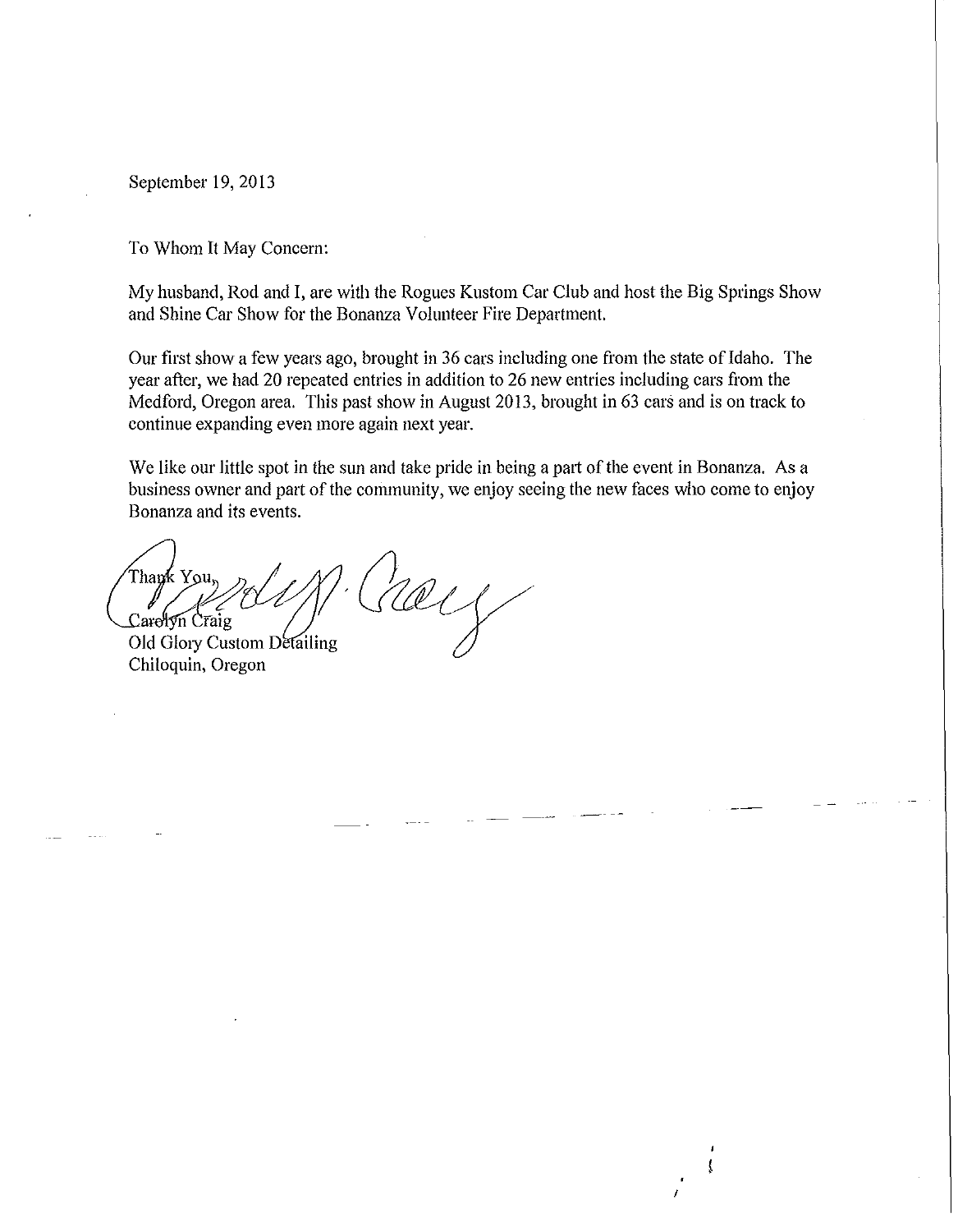## **BONANZA RURAl FmE DEPARTMENT**

### **VOLUNTEERS PO Box 296, Bonanza, OR 97623 (541) 545·6400**

 $9/15/13$ 

KLAMATH COUNTY BOARD OF COMMISSIONERS 305 MAIN STREET KLAMATH FALLS, OR 97601

RE: Klamath County Tourism Grant

Dear Commissioners:

The local and out of town attendance at the yearly Oregon State Chili Cook-Off, Homemade Hobby Festival and Children's Art Festival continues to grow. We believe it is due to support from establishments like yours that help make it successful and help it to grow even more. The event draws many, many people to our town and is on schedule to get larger and larger each year. That being said, without your support, getting the word out about this event and notifying people near and far about it, would be difficult.

The proposal to partnership with Southern Oregon Visitors Association, Discover Klamath as well as Travel Oregon is a marketing campaign for 2014 that would aide in reaching a targeted audience and those who want to participate in the event. Businesses both in the Town of Bonanza and the surrounding areas will benefit from the additional tourism brought in by the event.

Thank you for your time.

Sincerely,

 $e^{2\theta}$ <br>Bob Tyree

Bonanza Volunteer Fire Dept.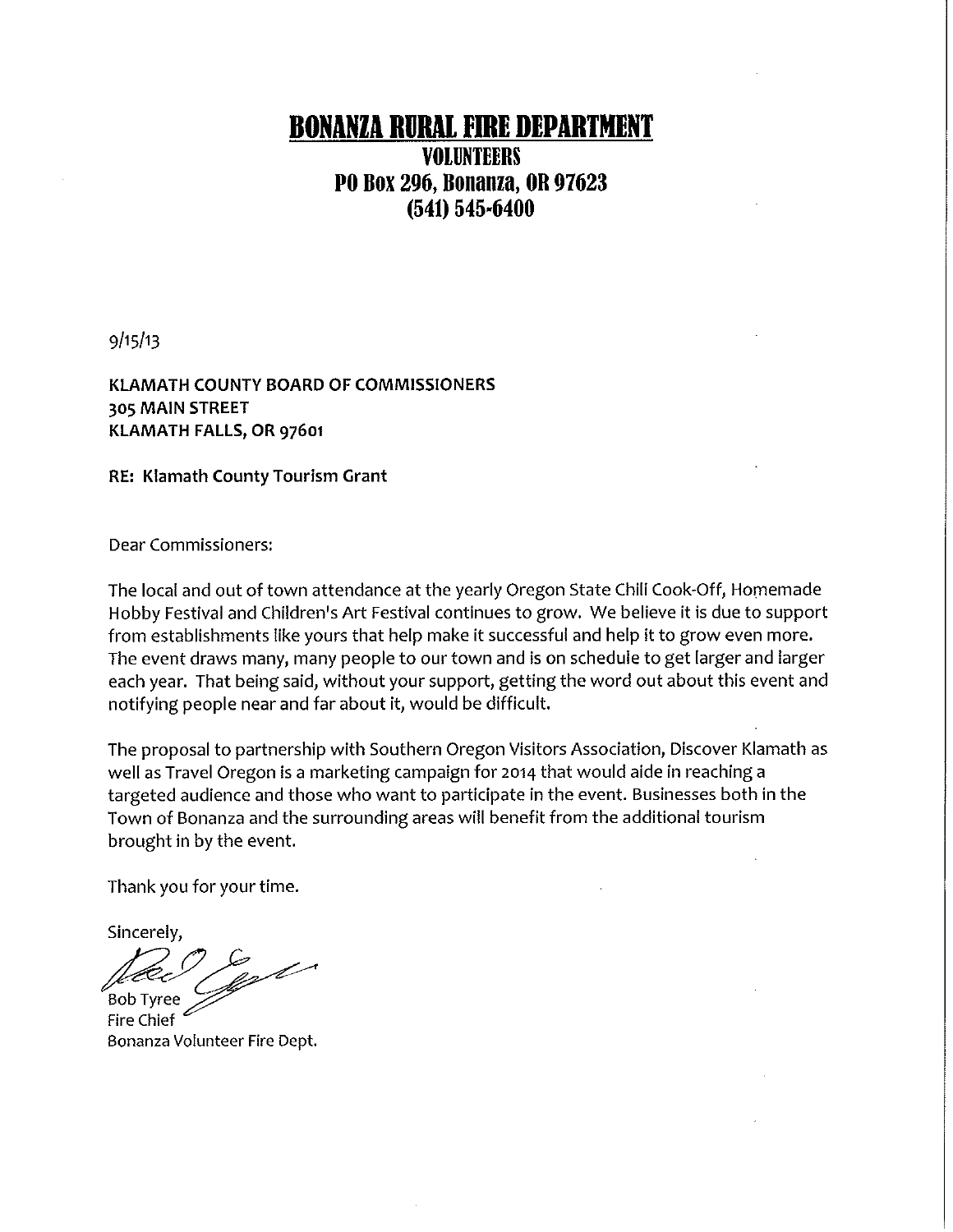## **Bonanza Big Springs Park and Recreation District P.O. Box 138 Bonanza, OR 97623**

September 24, 2013

To Whom It May Concern:

As a board member, I am proud to help sponsor the Oregon State Chili Cook-Off, Homemade Hobby Festival and Children's Art Festival. Not only do we enjoy seeing people from near and far away attend and enjoy the event, but it is a big help financially to all local businesses.

This event is by far the largest in our community and anything we can do to keep it going, and growing, should be done. Thank you for your continued support.

 $\begin{pmatrix} 1 & 1 \\ 1 & 1 \end{pmatrix}$ **Sincerel**  $=$ l $\langle\langle\mathcal{N}\mathcal{N}\rangle$ Tina L. Young Board Member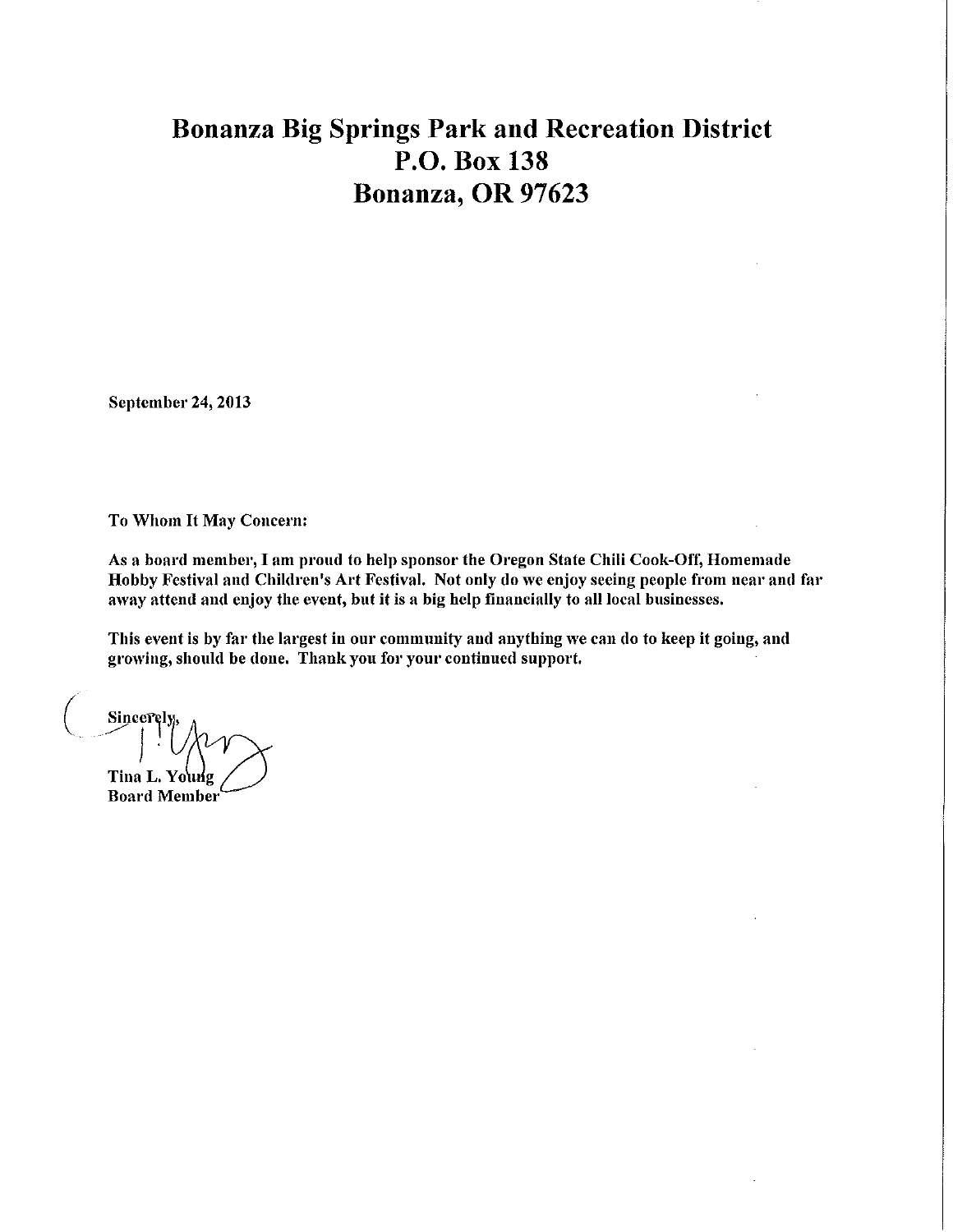**Bonanza Community Association** 

3229 6th Ave., Bonanza, OR 97623 541·545·1008

September 22, 2013

Tourism Board

Dear Board,

I am again writing in support of the Town of Bonanza's quest for a tourism grant for the 2014 Chili Cook-Off, Hobby Festival and Children's Art Festival. It was our honor to again join the cook-off this year with the Children's Art Festival which we feel continues to be a success.

The Children's Art Festival had many activities free of charge for all attending children. This event sign in sheet shows approximately 500 children enrolled for the activities. The children came from all over with approximately 35% from Bonanza, 25% from the Klamath Falls area, and the remaining percentage coming from areas in Oregon such as Medford, Rogue Valley, Grants Pass, and more. Additionally, we had children from many states including California, Idaho, Hawaii, Missouri, Washington and Nevada.

We extend our gratitude for the past years support given to Bonanza for this worthwhile project and pray you to extend the same support for the current request. This event continues to a very important weekend for the community.

Thank You, Shaw Tod, Andling Director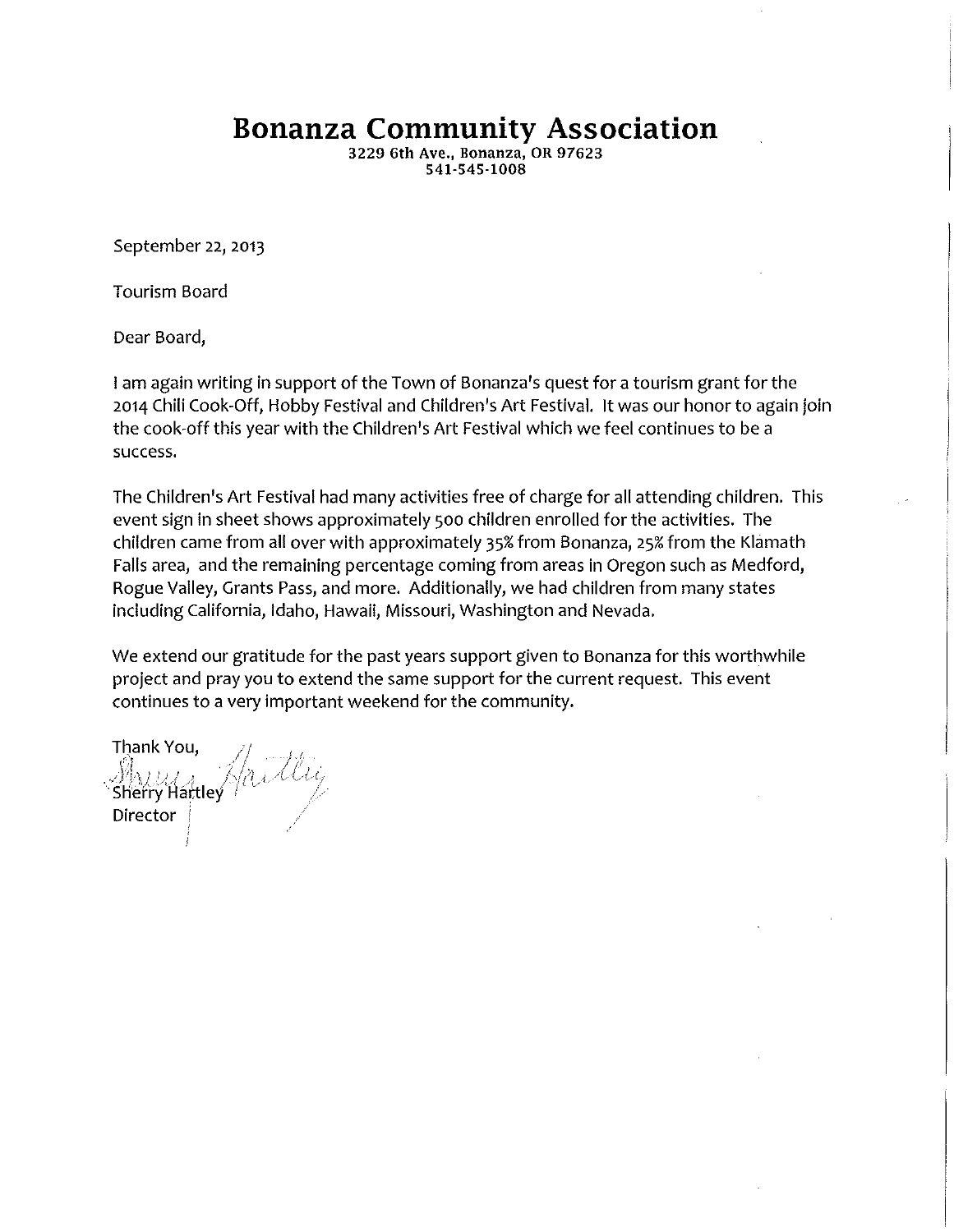# **Town of Bonanza**

P. 0. Box 297

A community committed to helping each other.

#### Incorporated In 1901

2900 4<sup>th</sup> Avenue Bonanza, OR 97623 Office {541) 545-6566 Fax (541) 545-1027 bonanza@fireserve.net

October 18, 2013

Klamath County Tourism Grant Committee Executive Team 305 Main Street Klamath Falls, OR 97601 Attn: Jason Link

With regards to your letter of our Klamath County Tourism Grant Application and the questions you had.

Please see attached a revised Project Budget that we hope is clearer on our goals for our project. Income:

The Committed Cash Revenues amounts are estimated amounts based on past years receipts from vendors and sponsors. The Other Funding Sources are in-kind amounts that we estimate from volunteers that have donated their talents and time to help support the event. In the Pending Cash Revenues this would be the Grant from Klamath County if received. The Pending Other Funding Sources would be the Discover Klamath in-kind that they contribute. Expense:

The Committed Cash expenses are based on past expenses we know are going to be there. In-Kind Expenses are things we have asked for as donations such as entertainment that is not paid in cash. Pending Cash Expenses is where we would spend the Tourism Grant if awarded.

#### 1. How Is Discover Klamath spending their \$7,000?

We would allocate the majority of the \$7,000.00 to Discover Klamath for our advertising budget and meet with them to discuss how they feel we should spread out the money in the various markets to best cover all our bases. We would do some TV, web banner adds, etc. as discussed in our application. Discover Klamath has access to markets that we as an individual trying to purchase advertising does not. We would partner with Discover Klamath to go into the various markets and place ads where we could best benefit. In the past we have not had funds nor lead time to go into magazines and I think that would be very exciting to try.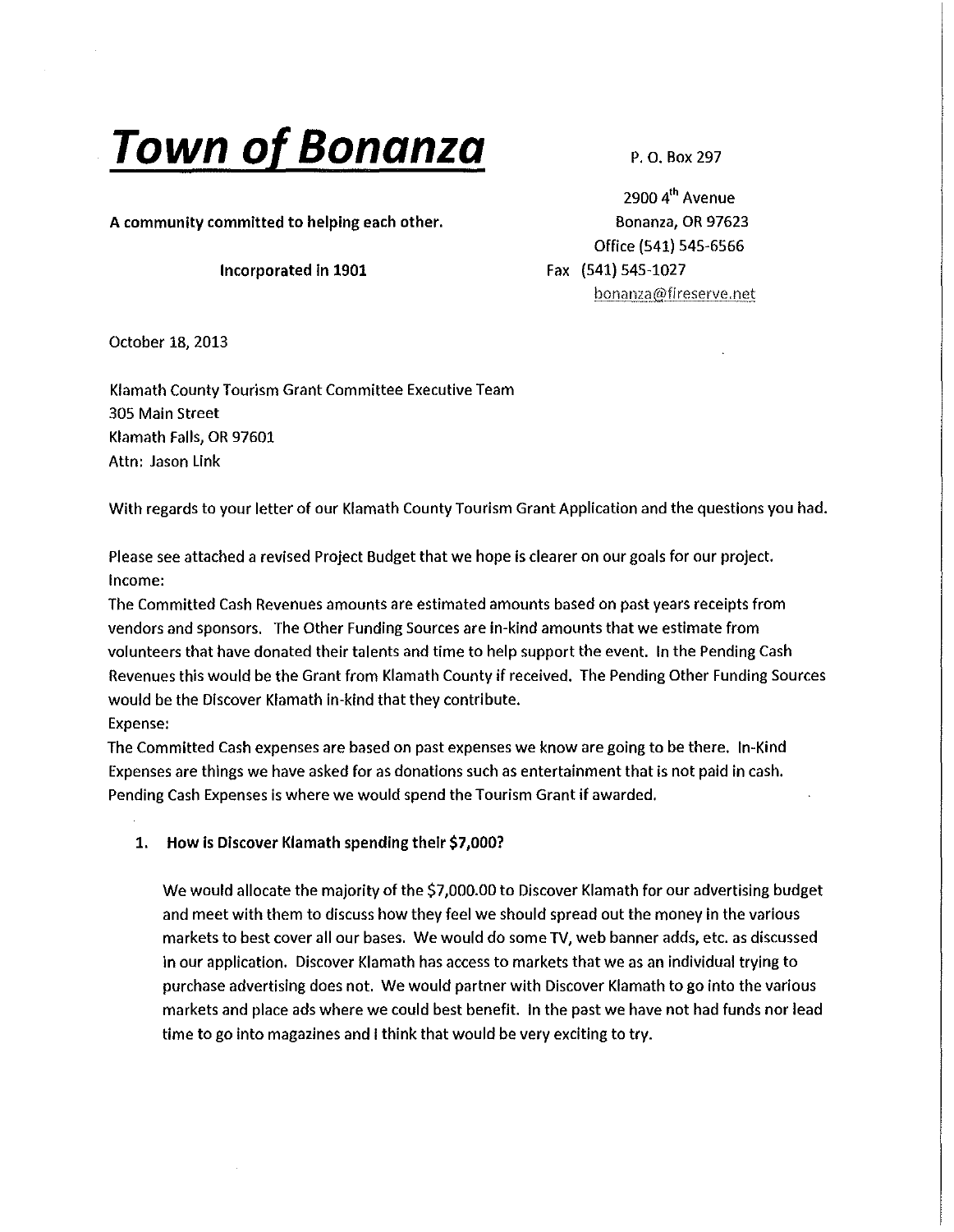#### 2. Do you have a number for the out of town visitors and participants at the 2013 event? If so, how did you arrive at the number?

We do not have an exact number of out of town visitors that came to our 2013 event. We have a guest book for people to sign, raffle and tasting kits we sell that we take information from people at these areas to get demographics on attendance. We had people from Arizona, California, Washington, Nevada, Idaho, Montana, Hawaii and even the Philippines as well as cities all over Oregon.

#### 3. What is your attendance goal? How will you measure success compared to that number?

Our attendance goal is to have a successful BUSY event with chili cooks happy to be in our beautiful town cooking in a competition that is recognized on the national circuit. To have hobby vendors selling their goods to people that are happy to be spending the day at a wonderful family event. There are free, fun things for children to do and the car show draws people to look and visit for a while. Our attendance goal is more to put on a successful event and the people WILL attend. Of course we always want more than the previous years.

I hope this helps to answers your questions and if you have any further please feel free to contact me again.

Sincerely,

 $\mathbf{r}$ 

Haven Fetersen

Karen Petersen Event Coordinator